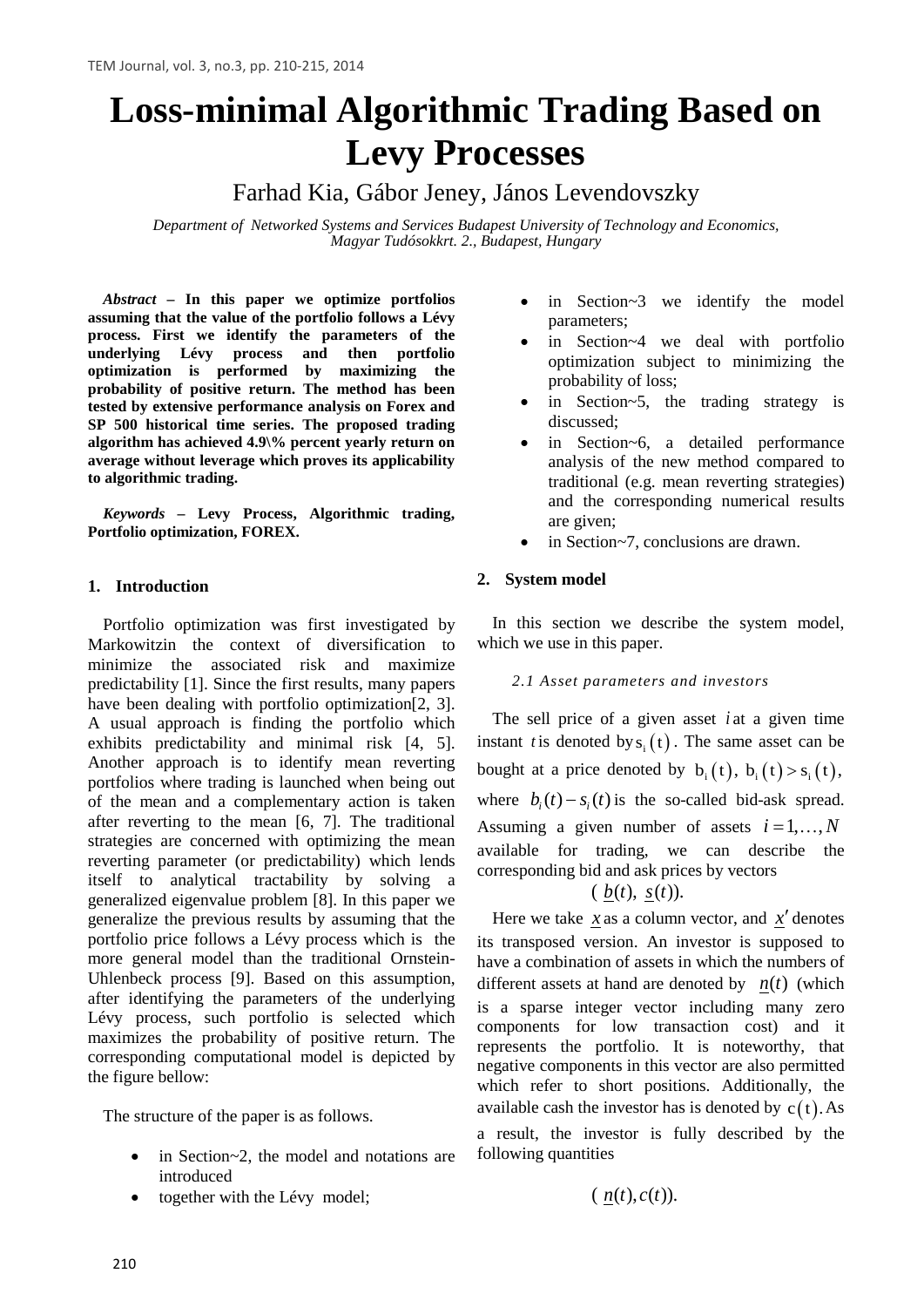The prompt value of assets depends on the sell price  $s(t)$  if the amount of assets are positive (long position), or on the buy price  $b(t)$  if the amount of assets are negative (short position). As a result, the prompt value of the portfolio held by the investor is given as

$$
P(t) = \max(\underline{0}', \ \underline{n}'(t)) \ \underline{s}(t) + \min(\underline{0}', \ \underline{n}'(t)) \ \underline{b}(t), \tag{1}
$$

where vector  $\theta$  refers to the all zero vectors (each component is zero).

The wealth of the investor (the available cash plus the value the portfolio) at time instant *t* is

$$
r(t) = P(t) + c(t).
$$

This expression describes the amount of money the investor could obtain immediately, if he/she decides to quit.

At time instance t, the investor may make a decision to change the portfolio by  $v(t)$ , where this vector can contain positive and negative integers, based on the type of transactions (i.e. positive value means that the investor buys the corresponding asset, negative value refers to selling). For technical reasons, we assume that at a given time *t* the investor either buys or sells an asset, but not permitted to buy and sell at the same time. That is,  $v(t)$  contains either only positive or only negative components. The number of assets owned by the investor in the next time instant  $t + \Delta t$  is given as

$$
\underline{n}(t+\Delta t)=\underline{n}(t)+\underline{\nu}(t),
$$

and the cash of the investor is described as

$$
c(t + \Delta t) = \begin{cases} c(t) - \underline{v}'(t) \underline{s}(t) & \text{if the investor sells,} \\ c(t) - \underline{v}'(t) \underline{b}(t) & \text{if the investor buys.} \end{cases}
$$

Note that although in the last term there is a subtraction, the negative components of  $v(t)$  yield an increase. Here, we have neglected the transaction fee. This can, though, be represented in the sell and buy prices (modifying them with the corresponding transaction cost).

The investor follows an acceptable strategy, if his/her wealth increases over time, i.e. for most of the purchases  $V_i(\tau)$ , there exist a T<sub>i</sub>, where  $r(\tau + T_i) > r(\tau)$ . Our objective is to find a portfolio which is not only acceptable, but maximizes the probability of positive return.

## **3. The Lévy model**

As a generalization of the Samuelson model, one can describe financial markets' security prices as Lévy processes. Lévy process  $X(t)$  is characterized by the following properties:

- The paths of  $X(t)$  are right continuous, with left limits, i.e.,
- $\forall \gamma, \lim_{\varepsilon \to 0+} \Pr X(t+\varepsilon) X(t) > \gamma = 0.$ ε
- The increments have identical distribution, i.e., for  $0 \leq s \leq t$ ,  $X(t) - X(s)$  has the same distribution as  $X(t - s)$ .
- $X(t)$  has independent increments, that is, for  $0 \leq s \leq t$ ,  $X(t) - X(s)$  is independent of  $\{ X(u) : u \leq s \}.$

There are some well-known properties of Lévy processes given as follows (a detailed treatment of these properties can be found in [9, 10, 11, 12].)

- the simplest Lévy process is the linear drift, which is a deterministic process, of course;
- the Brownian motion is the only (nondeterministic) Lévy process with continuous sample paths;
- other examples of Lévy processes are the Poisson and compound Poisson processes;
- the sum of two Lévy processes is again a Lévy process; thus a Brownian motion with linear drift is also a Lévy Process.

We will focus on the Lévy jump process, which is constructed from the linear drift and the Poisson point process and given as

<span id="page-1-0"></span>
$$
P(t) = P(0) + \delta t + \sum_{k=1}^{N_t} J_k.
$$
 (2)

Here  $\delta$  is the drift parameter,  $\{N_t\}$  is a Poisson point process, with mean  ${\bf E} \{ N_t \} = \Lambda t$ , and  $J_k$  is a sequence of independent, identically distributed discrete random numbers with zero mean, i.e.  $E\{J_k\} = 0$ . In financial markets,  $J_k$  represents the jumps between different ticks in subsequent transactions. As long as the ticks are from a discrete set then  $J_k$  must be discrete, too. Unbalanced portfolios (tending down or up) are described by the linear drift term. In balanced portfolios,  $\delta = 0$ .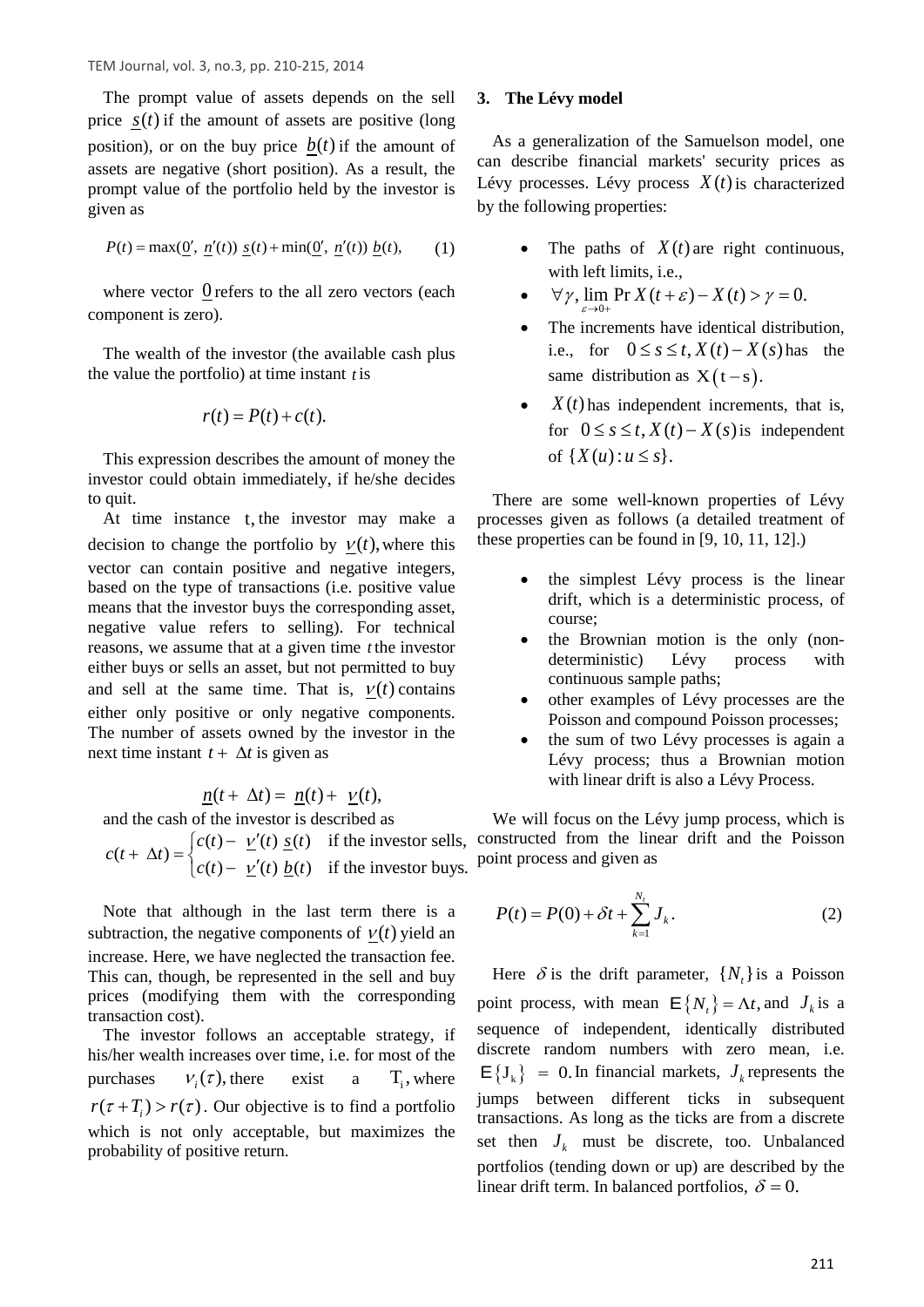#### *3.1. Parameter identification of Lévy processes*

Under the conditions described above, the mean of [\(2\)](#page-1-0) can be calculated as

$$
\mathbf{E}\left\{P(t) - P(0)\right\} = \mathbf{E}\left\{\delta t + \sum_{k=1}^{N_t} J_k\right\}
$$

$$
= \delta t + \mathbf{E}\left\{\sum_{k=1}^{N_t} J_k\right\} = \delta t + \Lambda t \mathbf{E}\left\{J_k\right\} = \delta t.
$$

Thus, the statistical mean of  $\mathbf{E} \{ P(t + \tau) - P(t) \} / \tau$ yields parameter  $\delta$ , for any *T* 

$$
\hat{\delta} = \frac{1}{K} \sum_{i=1}^{K} \left( \frac{P(iT) - P((i-1)T)}{T} \right) = \frac{P(KT) - P(0)}{KT}
$$
(3)

In most cases  $\delta$  proved to be a very small number, hence we assume that its effect can be neglected in subsequent transactions i.e.  $\delta \Delta t \approx 0$ .

Since  $\{N_t\}$  is a Poisson point process, its mean,  $\Lambda$ can be estimated by the average number of transactions,

$$
\hat{\Lambda} = \frac{1}{KT} \sum_{i=1}^{K} \left( N_{(i+1)T} - N_{iT} \right) = \frac{N_{(K+1)T} - N_T}{KT}
$$
(4)

for any T.

Finally, the statistics of  $J_k$  must be simply counted by relative frequencies,

$$
\hat{p}_i = \frac{1}{K} \sum_{k=1}^{K} I(J_k = i),
$$
\n(5)

where  $I(.)$  is the indicator function and  $\hat{p}_i$ estimates the probability  ${\bf P} \{ J_k = i \}$ . Since the convolution of such random numbers will play a major role in the following, the 2-step probabilities can be calculated as:

$$
\hat{p}_n^{(2)} = (\hat{p} * \hat{p})_n = \sum_i \hat{p}_i \hat{p}_{n-i}.
$$
\n(6)

Note that the limit of the sum depends on the number of non-zero elements in  $\hat{p}$ . That is, if  $\hat{p}_i = 0$ for all  $|i| > 1$ , the sum contains three elements only (  $i \in \{-1,0,1\}$ ).

As a generalization, the *n* -step probabilities can be easily constructed; *n* such numbers generate a process with distribution  $\hat{p}^{(n)}$ , such that

<span id="page-2-0"></span>
$$
\hat{p}^{(n)} = \underbrace{\hat{p} \cdot \hat{p} \cdot \hat{p} \cdot \dots \cdot \hat{p}}_{n}, \text{or equivalently}
$$
\n
$$
\hat{p}_{i}^{(n)} = \sum_{j}^{n} \hat{p}_{j}^{(n-1)} \hat{p}_{i-j}.
$$
\n(7)

#### **4. Portfolio optimization by maximizing the probability of positive return**

We start from [\(2\)](#page-1-0) corresponding to the Wiener process  $W(s)$  and we make a transformation to another random variable r, which satisfies to find the parameters thatyield the maximum probability for the minimum expected profit. That is, the loss (compared to the minimum expected profit) is minimized in probability.

We assume that parameters, i.e.  $\vert \psi, \Lambda \vert$  could be derived for all possible portfolios and the investor defines a time frame *t* which limits the holding time of the portfolio and an expected return r.Without the loss of generality we assume that the investor opens a position (either short, or long) at  $t = 0$  at the price of  $P(0)$  and observes the price movements, i.e.  $P(t)$ . Parameter  $\mu$  denotes the expected future value of the portfolio.

Note that for the sake of generality, parameters  $\mu$ and  $P(0)$  could be either positive, or negative and they could also have opposite signs. Negative  $P(0)$ means: opening a long position yields cash, opening short position costs money. Similarly, negative  $P(t)$ means: closing the long position needs cash, closing a short position results in cash.

If *t* is short  $(t \approx 0)$ , and  $\mu > P(0)$ , i.e., larger price is expected than the starting price, then the investor should take a long position, independently of the sign of  $P(0)$ : it is expected that the price of the portfolio will go up, and thus only long position yields profit. Otherwise, if  $\mu < P(0)$ , the investor should take a short position, expecting positive profit independently of the sign of P(0). If  $\mu \approx P(0)$  then the investor should not take any position. If there is an open position, the investor can either win, or loose, depending on the noise (the random nature of the system).

If t is large,  $P(t)$  must be compared against  $P(0)(1 + r)^t$ . That is, holding the portfolio for a *t* period is expected to yield interest which could be obtained from alternative investments. The interest grows exponentially with time  $t$ . When a long position was opened at  $t = 0$ , then  $P(t) < P(0)(1+r)^t$  describes the situation of loss,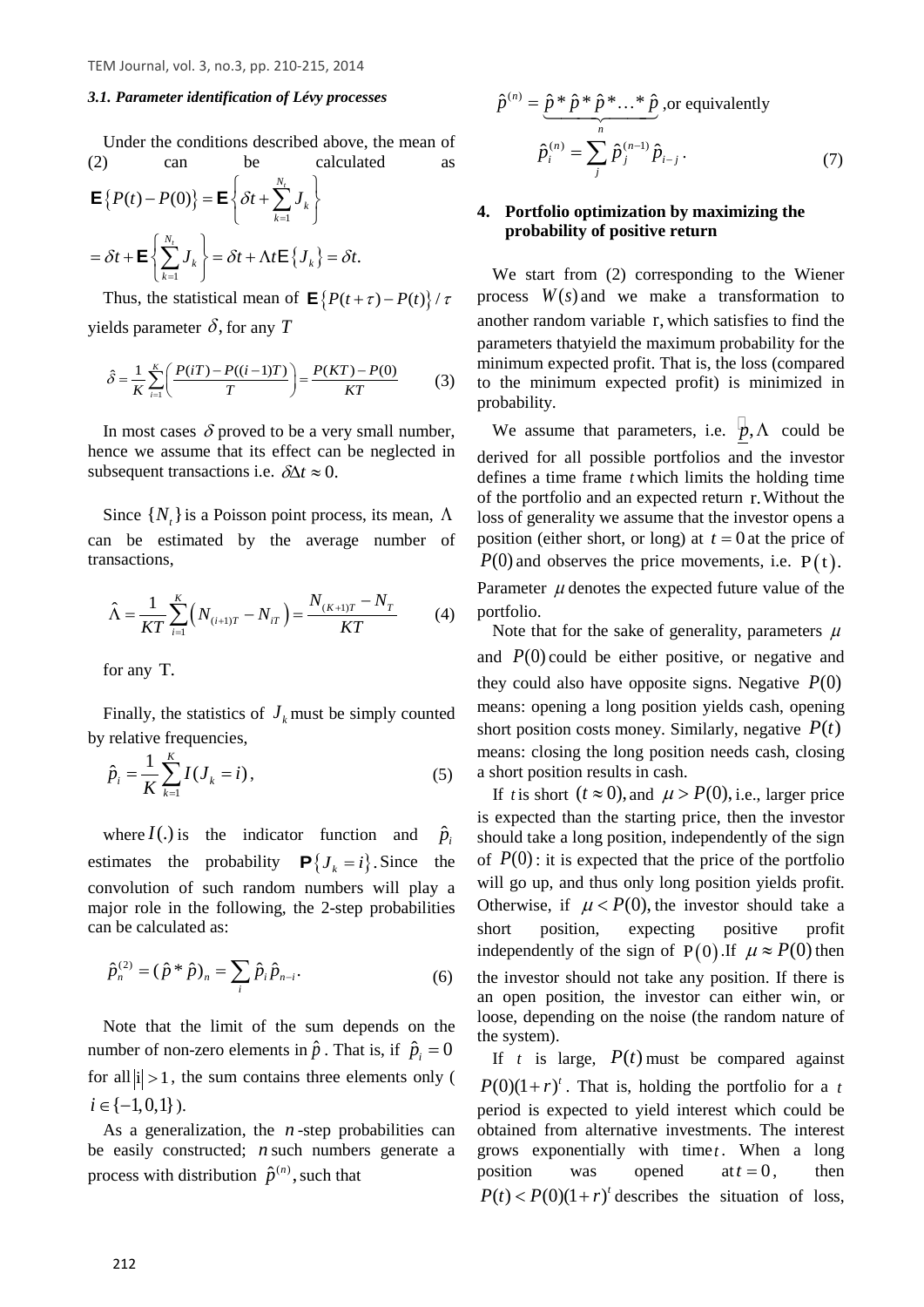i.e. the prompt value of the portfolio is smaller than the price of the alternative investment. On the other hand, when a short position was opened at time  $t = 0$ , then  $P(t) > P(0)(1 + r)^t$  describes the event of loss. [Figure 1](#page-3-0) shows the region of loss in blue color.

Depending on the sign of the expected future price (we will denote the expected future price as  $\mu$  in the following discussion) and the starting price  $(P(0))$ and their relation, six different cases could happen. These cases are depicted in [Figure 1.](#page-3-0)In the odd cases (left hand side column),  $\mu$  (the expected future price) is greater than  $P(0)$ , thus long position should be taken. On the contrary, even cases (right hand side column),  $\mu$  is smaller than  $P(0)$ , thus short positions should be opened at  $t = 0$ . Please note that Case~1 can be considered as minus one times the portfolio of Case~6 (taking a long position in a positive portfolio is the same as taking a short position in the negative/opposite portfolio). Similarly, Case~2 can be transformed into Case~5. Case~3 and Case~4 could be also replaced by each other. As a result, one can say that one column (three cases) describes all possible events.



<span id="page-3-0"></span>*Figure* 1. *Six different cases for*  $P(0)$  *and*  $\mu$  *values.* 

The probability of loss  $(P_L)$  could be expressed as the probability that the worth of the purchased

portfolio is less than a financial instrument with the expected return  $r$  for the given time  $t$ , i.e.

$$
P_{L} = \mathbf{P}\{(\mu - P(0)\big(P(t) - (1+r)^{t}P(0)\big) < 0\},\tag{8}
$$

*which yields*

$$
P_{L} = \begin{cases} \mathbf{P} \{ P(t) < (1+r)^{t} P(0) \}, & \text{if } \mu > P(0), \text{ i.e., long position is taken,} \\ \mathbf{P} \{ P(t) > (1+r)^{t} P(0) \}, & \text{if } \mu < P(0), \text{ i.e., short position is taken.} \end{cases}
$$

For the sake of simplicity, we continue with only one expression, with double inequality sign  $\epsilon$  (or double binary operator, like  $\pm$  ). The upper inequality (or binary operator) always refers to the long position, whilst the lower one refers to the short position related equations,

<span id="page-3-1"></span>
$$
P_L = \mathbf{P}\Big\{P(t)\,\mathbf{E}\,\left(1+r\right)^t P(0)\Big\}\,. \tag{9}
$$

In Lévy jump process portfolios,  $P(t)$  must be substituted from [\(2\)](#page-1-0) into [\(9\)](#page-3-1).Thus one gets

$$
P_{L} = \mathbf{P} \left\{ P(0)(1+r)^{t} \; \mathbf{a} \; P(0) + \delta t + \sum_{k=1}^{N_{t}} J_{k} \right\},\,
$$

,*which can be rewritten as*

$$
P_{L} = \mathbf{P} \left\{ \sum_{k=1}^{N_{t}} J_{k} \mathbf{\pounds} P(0) \Big( (1+r)^{t} - 1 \Big) - \delta t \right\}.
$$
 (10)

The left hand side of the inequality in the probability depends on several independent random variables. The number of points in  $N<sub>t</sub>$  is a Poisson random variable. Since  $J_k$  follows the discrete distribution of  $p_i$ , their sum is another discrete random variable. The distribution of *n* independent  $J_k$  random variables (we will denote it as  $J_k^n$  in the following) has an important role here. Thus, we should first construct their distribution based on [\(7\)](#page-2-0).

To calculate the probability of the portfolio value remaining under a certain limit, the discrete probability values must be summed up accordingly. Thus, (10) can be calculated as

$$
P_{L} = \sum_{n=0}^{\infty} \mathbf{P}\{N_{t} = n\} \mathbf{P}\{J_{k}^{n} < P(0) \left( (1+r)^{t} - 1 \right) - \delta t
$$
\n
$$
= \sum_{n=0}^{\infty} \frac{e^{-\Lambda t} (\Lambda t)^{n}}{n!} \sum_{i=-\infty}^{\lfloor P(0) \left( (1+r)^{i} - 1 \right) - \delta t \rfloor} P_{i}^{(n)}.
$$
\n(11)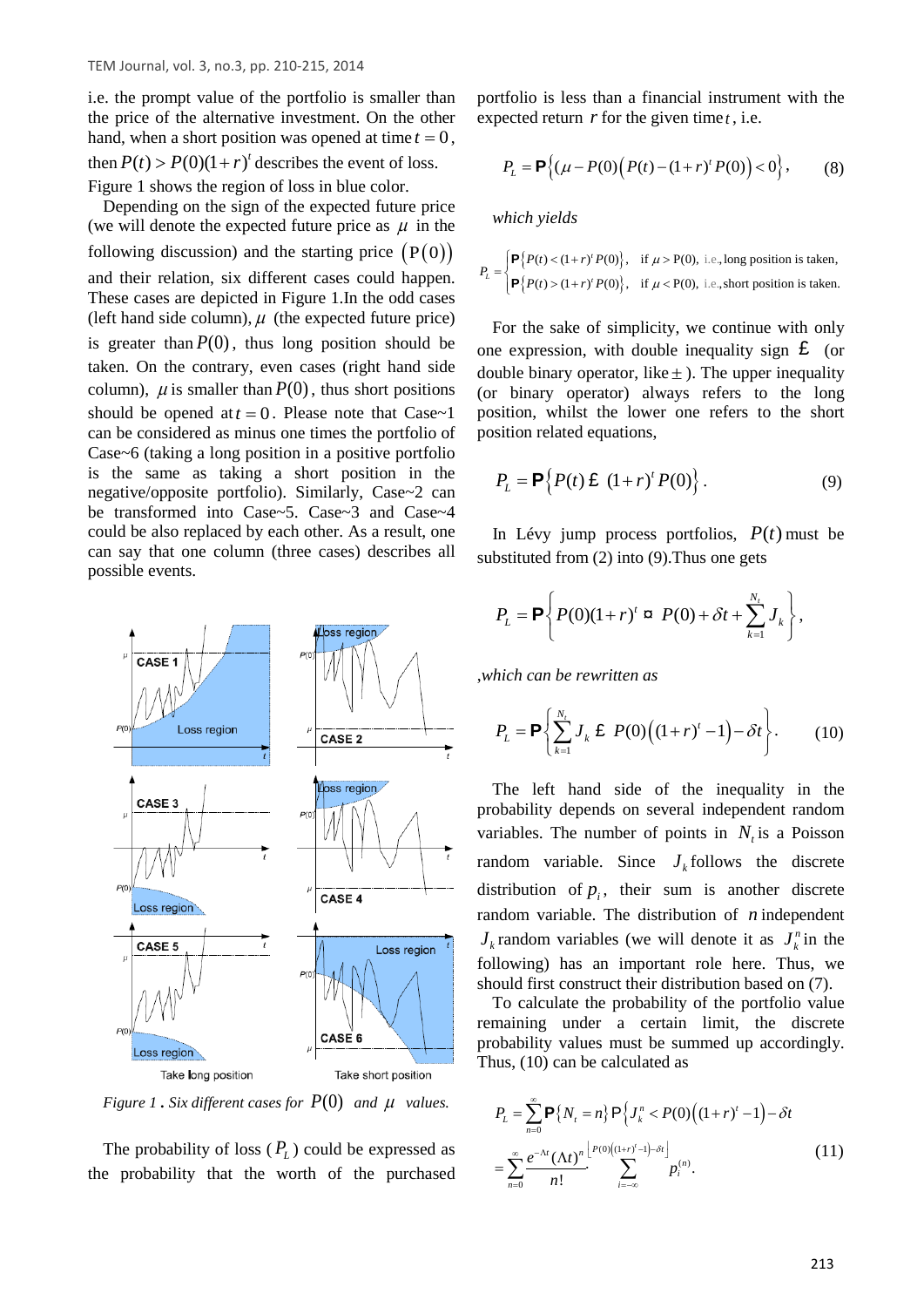For  $n = 0$ , there is obviously no transaction in the time period*t*),  $p_i^{(0)} = I(i = 0)$ .

In (11) for technical reasons, we have considered only one case: we have put the inequality sign  $\lt$ instead of the original double inequality  $\mathbf{\pounds}$ . We will follow only this path of (11) in the following, due to space limitations. The other case can be similarly constructed; however the limits of the sum must be changed accordingly.

Note that although the second sum starts from−∞ , its real starting value depends on the measured properties of subsequent transactions. If  $J_i = -l$  is the lowest value which happens in the stock market,  $J_k^n$  < −*ln* has zero probability ( $p_i^{(n)} = 0, \forall i < -ln$ ), thus the sum can be started from−*ln* . For example, in FOREX, subsequent EURUSD jumps are limited by approximately 50 ticks (se[e Figure 2](#page-4-0) ).



<span id="page-4-0"></span>*Figure 1. Relative frequencies of different hop sizes for the FOREX EURUSD charts*

With these probabilities at hand one can launch the appropriate trading actions.

## **5. Numerical results**

We analyzed the performance of trading based on the Lévy model in two different cases:

In the first case, we did the back testing for a long period (almost 3 years) on a daily timeframe to reveal the capability of our model in selecting the best portfolio out of the pool.

In the second case, we did forward testing on shorter periods, such as 5 minute timeframe, for one month and investigated the performance of the results.

In both cases we have a sparse portfolio, i.e. a combination of maximum 3 assets out of four (EURUSD, GBPUSD, AUDUSD, NZDUSD) in the FOREX market was chosen by the Lévy based trading algorithm. Our pool, which we call it fullyhedged pool, contains those kinds of portfolios which has equal volume of short and long positions.

The trading strategy applied the following decisions:

- Entry point -- Due to different time scales, the two cases differ in the position-opening schedule. The following two subsections give details about the entry point decisions.
- No Stop Loss point -- we do not have any stop loss, instead we have maximum waiting time which is one of our predefined critical parameters. If this period has elapsed, the positions are closed independently of the actual prices. The two cases have different waiting times, which are given in the following two subsections.
- Take Profit point -- Due to different time scales, the two cases differ in the portfolio closing decision. The following two subsections give details about the taken profit points.
- Risk/Money management -- as we do not have an explicit stop loss point, we trade with full margin and thus we are not able to really manage the risk. Risk management is limited to setting the leverage ratio. The two cases applied different leverages which are given in the following two subsections.

The initial deposit was 1000\$ in both cases.

## *5.1. Back-testing*

Back-testing was performed on daily time frame. That is, all positions were opened at the beginning of the day and were closed at the end of the day.

The trade was immediately started right after the portfolio was identified.

In our test we used 10 days of waiting time. We closed the trades at the end of each day if our profit was positive. If not, at the end of the next day the same comparison was done ....etc. After 10 days, the portfolio is closed if still remained in the negative profit region.

We did not use any leverage for back-testing. The results are indicated in [Figure 3.](#page-4-1)



<span id="page-4-1"></span>*Figure 2: The performance of the proposed method in back-testing mode: balanceand equity of the proposed method (Lévy) and the mean reverting algorithm [8].*